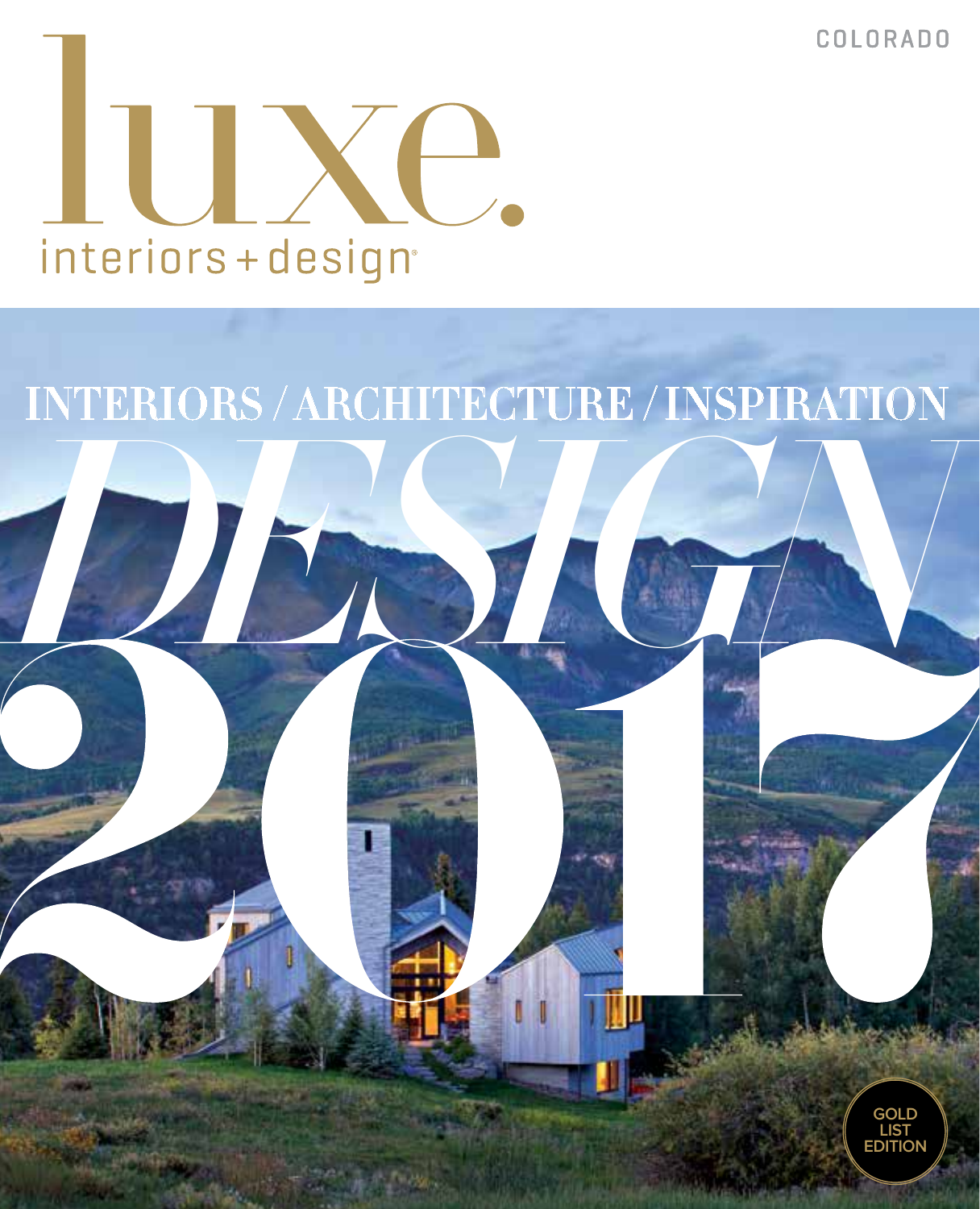# *Ask the Expert*

#### **How do you define luxury?**

Being able to enjoy your life and spend your time as you wish while achieving your goals.

#### **How would you describe your clientele?**

Busy, sophisticated, well-traveled people who want a professional to make their lives easy by taking care of all the details while managing the process.

#### **What is inspiring you now?**

I'm constantly inspired by experiences and things all around me, whether it's hiking a local trail, walking through the markets in Crete or flipping through the pages of *Vogue.*



Anne Grice Principal and Designer

408 Aspen Airport Business Center, Suite 201 Aspen, Colorado 970.429.4148 **info@annegrice.com annegrice.com** 

Interior designer Anne Grice has a consistent style in terms of warmth and the way materials are integrated and details come together. "The design has to remain cohesive and sophisticated in scale, proportion and finish," she says. Her work demonstrates a transitional style with a timeless feel. Throughout the past 20 years, Aspen-based Anne Grice Interiors has evolved from a local residential design firm into an award-winning, national firm offering complete interior architectural services for residential, commercial and hospitality properties. Currently, her highly qualified team is remodeling a 5,500-square-foot home in Snowmass Village; a 4,000-square-foot residence and several smaller condominiums in downtown Aspen; a new workout facility at the Aspen Recreation Center; a large kitchen expansion in Baltimore; and a kitchen/living room remodel in Philadelphia. "We seek to really listen and help our clients understand why they respond to certain images or looks. This technique helps us to create a space that feels luxurious to each client," Grice says. "We strive to make the process easy and seamless while bringing your vision to life."

> *while bringing your vision to life.*"

# ANNE GRICE INTERIORS

## INTERIOR DESIGNERS